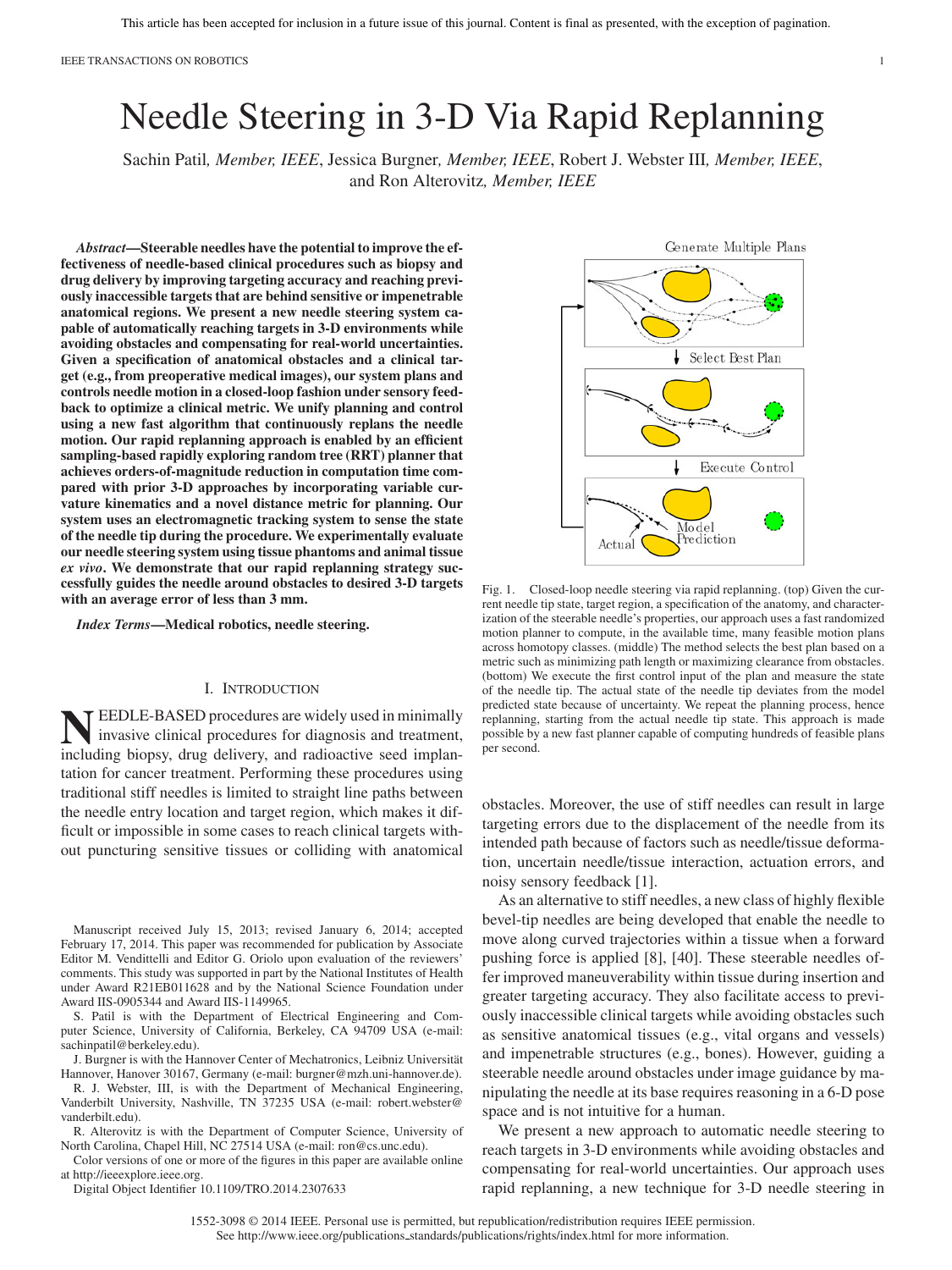which a fast motion planner is repeatedly reexecuted as the needle is inserted to perform closed-loop planning and control under sensory feedback. In contrast with the standard practice of planning a feasible trajectory and then using a feedback controller for correcting uncertain perturbations, our motion planner is fast enough to correct for perturbations in needle, obstacle, or target motion as they occur. This enables the system to automatically steer the needle along paths that avoid obstacles of known location, which is a useful capability to have in a steerable needle system.

We integrate our rapid replanning approach into a system that consists of a bevel-tip steerable needle, a needle steering robot, and an electromagnetic tracker for estimating the needle tip pose in a tissue. Given preoperative medical images, the clinician can specify the insertion location and target region as well as sensitive structures such as glands or blood vessels and other obstacles such as bones (see Fig. 1). Our rapid replanner then automatically guides the needle around anatomical obstacles to the target region with high accuracy.

Our new rapid replanning approach uses a customized sampling-based motion planner that speeds up needle steering motion planning to the point that it can be done in real time with typical needle insertion velocities. To enable efficient planning, we leverage several observations and algorithmic advances. First, in contrast with prior motion planning approaches for needle steering, we relax the constant curvature path assumption by planning variable curvature paths and using dutycycled spinning during insertion [13], [23] to adjust the needle's net curvature. Second, we propose a new distance metric for incremental expansion of the rapidly exploring search tree to significantly improve planner performance. These help us achieve orders-of-magnitude reduction in computation time compared with prior sampling-based planners [41] and make the planner suitable for closed-loop needle steering.

In this study, in addition to providing a refined archival version of our results in [29], we present several important extensions. First, we extend the fast motion planner to create a rapid replanning framework that enables a needle steering system to correct for real-world uncertainties as they occur. Second, we provide experimental results using a new needle steering system that includes preoperative imaging and electromagnetic tracking, demonstrating that the algorithm can work in a practical clinical scenario. In our experiments, the system guided the needle tip in 3-D to targets in phantom and animal tissues *ex vivo* with errors averaging below 3 mm; for comparison, experienced physicians achieved targeting errors averaging 5.5–6.5 mm when performing procedures using stiff needles [5], [32]. Our experiments demonstrate that our system can achieve targeting accuracy that exceeds current clinical practice while simultaneously enabling avoidance of obstacles.

## II. RELATED WORK

Several needle steering techniques have been developed that allow clinicians to adjust the needle path within a tissue to improve targeting accuracy. These include bevel-tip flexible needles [40], symmetric-tip needles that can be steered by applying forces at the base [11], [15], curved stylet tips [26],

programmable bevel-tip needles [19], and prebent concentric tubes [39]. Our emphasis is on bevel-tip flexible needles, but our approach is also applicable to planning and control of needles with stylets and programmable bevel-tip needles.

Significant advancements have been made in modeling beveltip steerable needles [8]. A kinematic model generalizing a unicycle was proposed and experimentally validated by Webster *et al.* [40]. Minhas *et al.* showed that the curvature of the needle path can be controlled through duty-cycled spinning of the needle during insertion [23]. Swaney *et al.* [35] proposed a new flexure-based needle tip design that provides enhanced steerability of bevel-tip needles during duty-cycled spinning of the needle, while simultaneously minimizing tissue damage. The mechanics and characteristics of steerable needles have been modeled for tissue *ex vivo* [24] and *in vivo* [22].

Motion planning algorithms can be used to compute paths in a robot's configuration space from a start state to a goal [6], [21]. Motion planning and control for steerable needles in a plane (2-D) has been extensively studied [2]–[4], [17], [30]. Motion planners have been developed for needle steering in 3-D environments with obstacles. Duindam *et al.* proposed a planner based on inverse kinematics [12], which is fast but offers no completeness guarantees. Sampling-based motion planning algorithms such as rapidly exploring random tree (RRT) planners, which iteratively explore the robot's configuration space using a randomized approach, have been effective for a broad range of robotics problems from autonomous vehicles [20] to protein folding [6], [21]. Xu *et al.* created a variant of RRT for needle steering [41], but the specific approach was too slow for closed-loop implementation. Park *et al.* proposed a path-ofprobability algorithm based on diffusion-based error propagation [27], which considers uncertainty, but this study does not take into account obstacles or noisy sensing. Prior study has also considered controlling steerable needles in 3-D environments to compensate for perturbations during insertion. Hauser *et al.* [16] proposed a real-time controller, which plans helical paths for 3-D needle steering. Seiler *et al.* [33] proposed a fast trajectory correction method to compensate for uncertainty during insertion. These controllers either do not consider obstacle avoidance or do not provide any guarantees on performance in the presence of obstacles. Van den Berg *et al.* [37] proposed a framework for planning and LQG-based feedback control of a steerable needle under motion and sensing uncertainty. This framework was extended by Patil *et al.* [28] for deformable workspaces. Prior LQG-based methods may fail due to control saturation, which is a practical concern for needle steering, and cannot respond in real time to significant perturbations not in the *a priori* model.

## III. OBJECTIVE

To enable automatic needle steering, our system requires as an input a specification of the anatomy. Given registered preoperative volumetric medical images that are standard in clinical care (e.g., CT scans or MRI), the clinician can specify the initial state of the needle tip  $X_0 \in SE(3)$ , a target  $\mathcal{P}_{goal} \subset \mathbb{R}^3$ , and obstacles  $o_i \in \mathcal{O}$  that include sensitive structures such as glands or blood vessels and other obstacles such as bones. Obstacles are represented as segmented volumes in the images.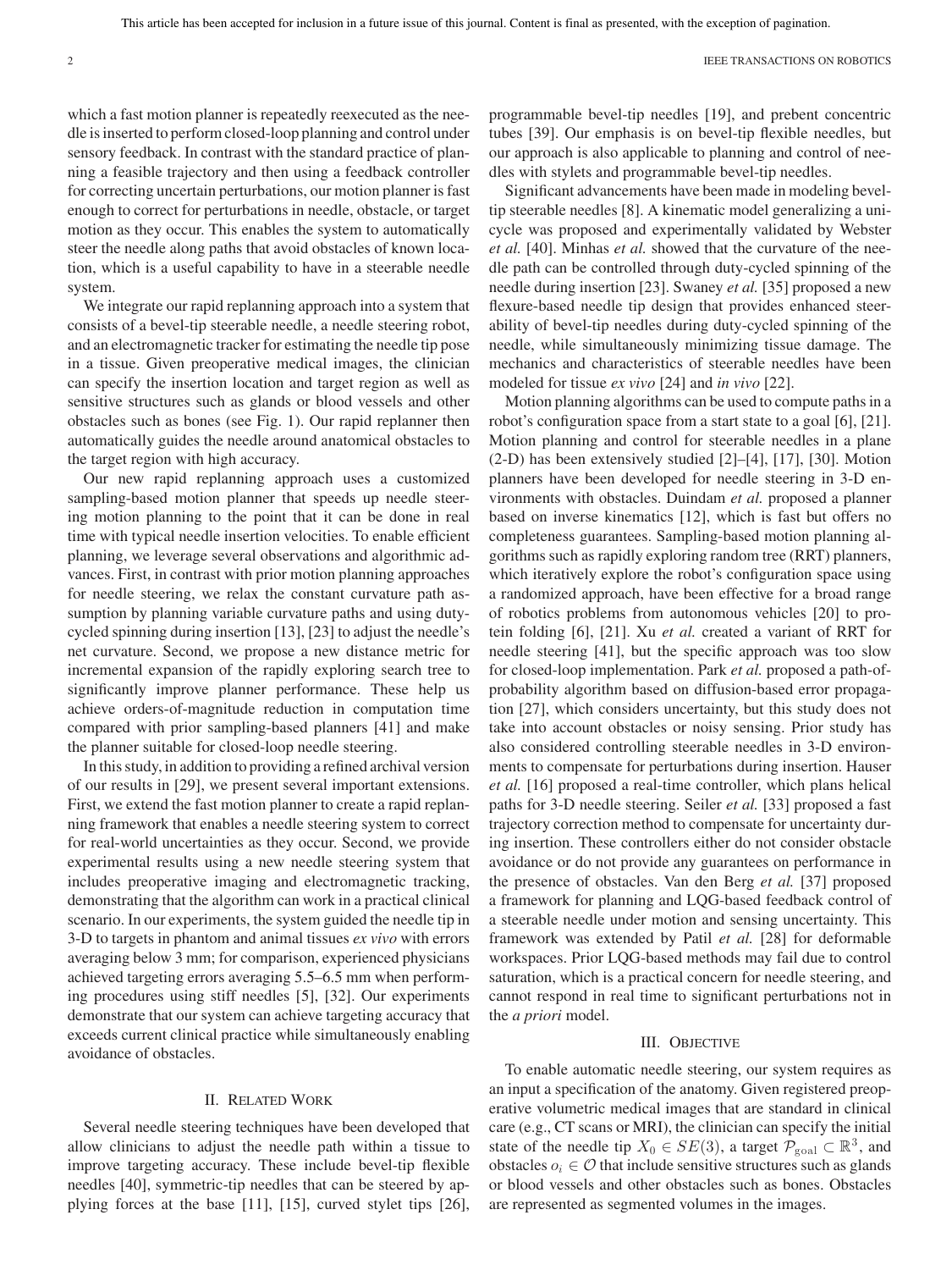

Fig. 2. Overview of our rapid replanning paradigm, which relies on a fast sampling-based motion planner for closed-loop steering of the needle to the desired target while avoiding anatomical obstacles. We present details of the individual components of our approach in Section V.

Our system also requires characterization of the steerable needle. Although rapid replanning could be applied to a variety of steerable needles, we focus on bevel-tip steerable needles [8], which move along an approximately circular arc of constant curvature  $\kappa_0$  in the direction of the bevel when inserted into a tissue medium. The needle is controlled by two control inputs: insertion speed v used to insert the needle and twist speed  $\omega$ applied at the needle base used to reorient the bevel-tip. Our method requires as an input the natural maximum curvature of the needle  $\kappa_0$  and the empirical relationship  $\alpha = \mathbf{h}[\kappa], 0 \leq \kappa \leq$  $\kappa_0$  that relates the needle's curvature to the duty cycling factor  $\alpha$  (defined in Section IV).

The objective is to automatically steer the needle around clinician-specified anatomical obstacles while optimizing a clinician-specified criteria. The criteria can include metrics such as minimizing insertion length (i.e., minimizing tissue damage) or maximizing clearance from obstacles (i.e., maximizing safety). Our approach, shown in Fig. 2, uses rapid replanning. Given the inputs specified previously, the fast planner computes a large number of randomized plans, each defined as a sequence of discrete controls that will steer the needle tip to the target while avoiding anatomical obstacles. From the computed set of plans, the planner selects the best plan based on the clinical criteria. To compensate for uncertain perturbations that occur during needle steering in tissues, the planning process is repeated at frequent intervals in a closed-loop fashion using feedback from the electromagnetic tracking system to sense the needle tip pose at the beginning of each interval and replan a control sequence to reach the target.

At the core of our rapid replanning approach is a fast motion planner for needle steering based on a customized RRT planner described in Section V and based on a variable-curvature needle kinematic model described in Section IV. The rapid replanning loop in Fig. 2 continues until the target is reached or until the *z*-coordinate of the needle tip (where the *z*-axis is the axis along which the needle is inserted prior to entering tissue) is greater than the *z*-coordinate of the target.

# IV. VARIABLE-CURVATURE NEEDLE KINEMATIC MODEL

Our planner uses a variable-curvature kinematic model of the motion of the steerable needle's tip trajectory as the needle is inserted in a tissue. The kinematic model is deterministic and



Fig. 3. Local coordinate frame  $X_t$  attached to the needle tip and a point in  $\mathbb{R}^3$ :  $[x,y,z]^T$  defined in the local coordinate frame. The needle is inserted along the  $z$ -axis and the needle rotates around a line parallel to the  $x$ -axis and passing through the point  $[0, -r, 0]^T$ . The variable curvature circular arc followed by the needle (shown in orange) is parameterized as a triplet  $[l, \phi, r]$ .

does not explicitly consider errors arising from factors such as tissue deformations, actuation errors, and noisy sensing. Our rapid replanning approach will allow us to correct for these errors as they occur during the procedure.

We assume that the needle is flexurally flexible and torsionally stiff, i.e., the shaft exactly follows the needle tip, and the insertions and twists applied to the needle base are directly transmitted to the tip. The motion of the needle is then fully determined by the motion of the needle tip. The state of the entire needle is then described by the needle tip pose, represented as a  $4 \times 4$  matrix  $X = \begin{bmatrix} R & \mathbf{p} \\ \mathbf{0} & 1 \end{bmatrix} \in SE(3)$ , where  $\mathbf{p} \in \mathbb{R}^3$  is the position of the needle tip and  $R \in SO(3)$  is the rotation matrix that encodes the needle tip orientation relative to a world coordinate frame.

We extend the constant curvature unicycle kinematic model of the needle tip proposed by Webster *et al.* [40] to consider the curvature  $\kappa$  ( $0 \leq \kappa \leq \kappa_0$ ) to be an additional control input parameter. Let v be the insertion speed, and  $\hat{\omega}$  be the twist speed of the needle. Physically realizing the variable-curvature kinematic model requires that the curvature  $\kappa$  be realizable in terms of insertion speed v and twist speed  $\omega$ , which are the only two physical control inputs to the system. We later show how the twist speed  $\hat{\omega}$  can be converted to the physical twist speed  $\omega$ using duty-cycled spinning of the needle during insertion [23].

Given the control input vector  $\mathbf{u} = [v, \hat{\omega}, \kappa]^T \in \mathbb{R}^3$ , it is convenient to describe the kinematics in terms of the instantaneous twist  $U \in \mathfrak{se}(3)$  expressed in the local coordinate frame attached to the needle tip (see Fig. 3), given by [37] and [40]

$$
U = \begin{bmatrix} [\hat{\omega}] & \mathbf{v} \\ \mathbf{0} & 0 \end{bmatrix}, \hat{\boldsymbol{\omega}} = [\boldsymbol{v}\kappa \quad 0 \quad \hat{\boldsymbol{\omega}}]^T, \mathbf{v} = \begin{bmatrix} 0 & 0 & v \end{bmatrix}^T \quad (1)
$$

where the notation [**s**] for a vector **s**  $\in \mathbb{R}^3$  refers to the  $3 \times 3$  skew-symmetric cross-product matrix. The discrete-time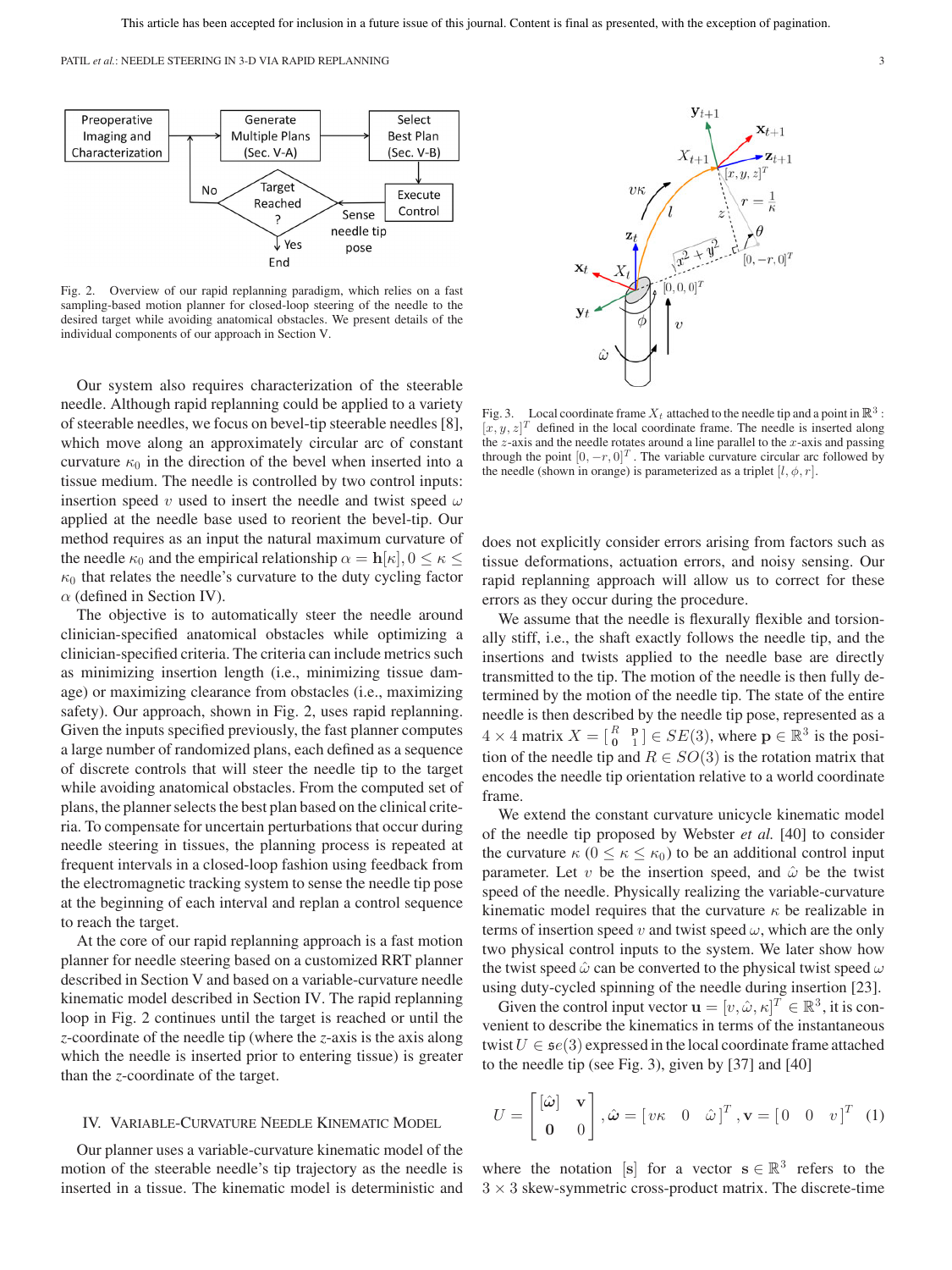

Fig. 4. Time duration  $\Delta$  is split into three intervals of duration  $\delta$  each for  $\alpha = h[\kappa] = 1/3$ . Each interval is then composed of two intervals: 1) a spin interval of duration  $\delta_{\text{spin}} = (2k\pi/\omega_{\text{spin}}), k \in \mathbb{Z}$  in which the needle is both inserted and rotated, and 2) an insertion interval of duration  $\delta_{ins}$  in which the needle is only inserted without any rotation.

kinematics evolves over time interval  $t$  as

$$
X_{t+1} = \mathbf{f}[X_t, \mathbf{u}, t] = X_t \exp(Ut) \tag{2}
$$

where  $\exp(\cdot)$  denotes the matrix exponential operator. Note that for the special case of  $\kappa = \kappa_0$ ,  $\hat{\omega} = \omega$ , and (2) reduces to the constant curvature kinematic model [40].

Prior study on motion planning for steerable needles in 3-D [12], [27], [41] assumes  $\kappa$  is a constant, which severely restricts the range of motion of the needle tip. This makes it difficult for planners to compute a feasible motion plan in 3-D environments with obstacles, thus sacrificing optimality or completeness. In contrast, our motion planning method assumes a variable-curvature kinematic model that allows us to compute trajectories composed of circular arcs of bounded curvature  $(0 \le \kappa \le \kappa_0)$ . This helps us to compute feasible motion plans with subsecond computation time.

We use results from [23], which demonstrated that any curvature  $0 \le \kappa \le \kappa_0$  can be approximated by duty cycling the rotation of the needle, i.e., by alternating between 1) insertion without rotation, in which the needle follows a path of maximum curvature ( $\kappa = \kappa_0$ ), and 2) insertion with rotation, in which the needle moves straight ( $\kappa = 0$ ) by spinning at a constant rate and stopping the spinning such that the tip is at the same axial angle every time. Duty cycling of steerable needles was successfully demonstrated in cadaver brains for neurosurgical procedures [13].

Let the control input  $\mathbf{u} = [v, \hat{\omega}, \kappa]^T$  be applied over a time duration Δ. Let δ be the duration of each duty cycling interval, which is composed of an insertion interval of duration  $\delta_{\text{ins}}$  and a spin interval of duration  $\delta_{\text{spin}}$ , as illustrated in Fig. 4. Let  $\alpha$  $(0 \le \alpha \le 1)$  be the proportion of the time spent in spin intervals; that is,  $\alpha = \delta_{\text{spin}}/\delta$ , where  $\delta = \delta_{\text{ins}} + \delta_{\text{spin}}$ . The empirical relationship between  $\kappa$  and  $\alpha$  is expressed as

$$
\alpha = \mathbf{h}[\kappa], 0 \le \kappa \le \kappa_0 \tag{3}
$$

where  $\mathbf{h}[\kappa]$  is dependent on the mechanical properties of the needle and tissue and is determined by fitting a polynomial function to the empirical data gathered during preoperative characterization experiments (see Section VI-C).

Duty cycling is implemented for needle steering by moving a fixed distance each cycle and spinning with a fixed twist speed  $\omega_{\text{spin}}$ . Given  $\kappa$ , we use (3) to determine  $\alpha$ . Since the needle tip arrives at the same axial angle at the end of each spin interval, the duration of the spin interval  $\delta_{\text{spin}} = (2k\pi/\omega_{\text{spin}}), k \in \mathbb{Z}$ . We then compute the quantities  $\delta = (\delta_{\text{spin}}/\alpha)$  and  $\delta_{\text{ins}} = (\delta \delta_{\text{spin}}$ ). The low-level control inputs during a duty cycle interval

are given by

$$
v(t) = v, 0 \le t \le \Delta/\delta \tag{4}
$$

$$
\omega(t) = \begin{cases}\n\hat{\omega} + \omega_{\text{spin}}, & \text{if } j\delta < t \le j\delta + \delta_{\text{spin}} \\
\hat{\omega}, & \text{if } j\delta + \delta_{\text{spin}} < t \le (j+1)\delta\n\end{cases}
$$
(5)

where  $j \in \{0, 1, \ldots, \Delta/\delta\}$  and  $\Delta/\delta$  is the total number of duty cycle intervals required to span the duration  $\Delta$ . Because the needle is axially translating as it rotates, stiction between the needle and tissue is eliminated, which reduces the impact of torsional windup during steering [31].

The needle/tissue parameters, e.g.,  $\kappa_0$  and **h**, need to be specified before a needle procedure begins. In a clinical setting, we anticipate building a library of needle curvatures indexed by needle type and tissue type that is collected in fresh cadavers or highly similar animal tissues [22]. When performing a procedure on a patient, the library could then be used to select the parameters.

## V. RAPID REPLANNING APPROACH

In this section, we present the details of the individual components involved in our rapid replanning approach (see Fig. 2) for a closed-loop needle steering in 3-D environments with obstacles.

The rapid replanning approach requires as an input the estimates of the kinematic model parameters and requires a mechanism for unbiased sensing of needle tip pose. While the rapid replanning approach can compensate for perturbations in needle motion during execution, it cannot by itself fully correct for nonzero mean errors that might arise due to factors such as incorrect kinematic model parameters or systemic biases in tip position sensing.

## *A. Motion Planning*

To enable motion planning for a rapid replanning approach, we create a fast motion planner for the steerable needle. We based our planner on a sampling-based RRT [21], which is well suited for underactuated nonholonomic systems like the steerable needle.

The input to the planner is an initial state  $X_0$ , a target region  $P_{\text{goal}}$ , and the computation time available for planning Γ. Our algorithm is based on the classic RRT, which proceeds as follows. The planner incrementally builds a tree  $T$  over the state space, while satisfying nonholonomic motion constraints of the system and avoiding obstacles in the environment. To expand the tree  $\mathcal T$ , a random state  $X_{\text{rand}}$  is sampled from the state space. The algorithm identifies a node in the tree  $X_{\text{near}}$ , that is closest to the sample  $X_{\text{rand}}$ , as defined by a specified distance metric  $\rho$ [·]. The algorithm attempts to expand T toward  $X_{\text{rand}}$  based upon the best control input **u** and the resulting state  $X_{\text{new}}$  is added to the tree. This process is repeated until either the tree T connects  $X_0$  and  $\mathcal{P}_{\text{goal}}$  or the available computation time is exceeded, in which case the algorithm reports that a solution cannot be found. A feasible plan  $\Psi$  is extracted from the tree by traversing it backward from the goal node to the root.

For a nonholonomic system like the steerable needle, finding the best control input to a sampled state requires solving a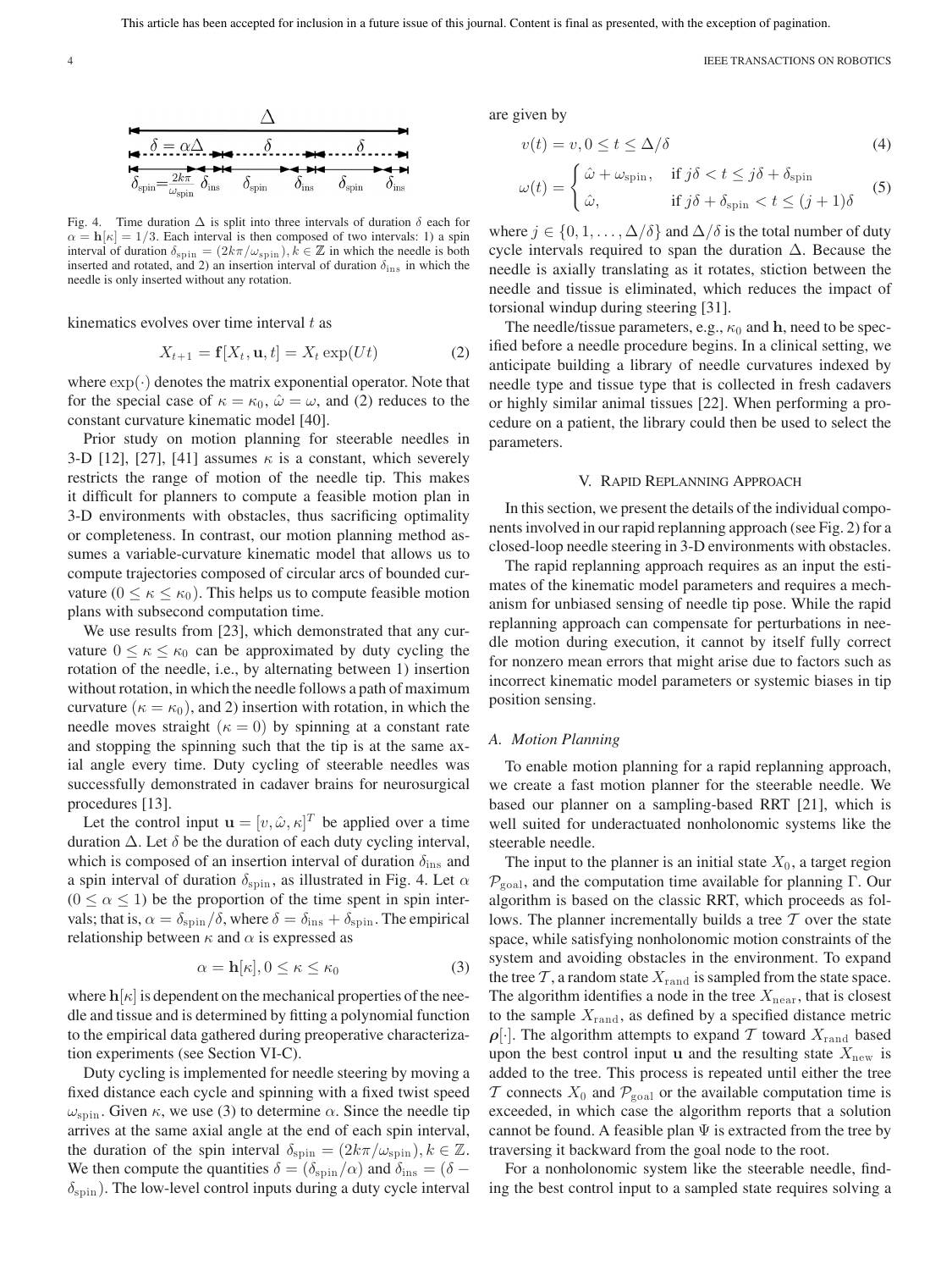difficult two-point boundary value problem of connecting two states in  $SE(3)$ . Prior RRT-based needle steering planners [41] avoid this by performing deterministic or uniform random sampling of control inputs to determine the best control input  $[v, \omega]^T \in \mathbb{R}^2$  that leads the needle tip to a new state  $X_{\text{new}}$  closest to  $X_{\text{rand}}$ . Since these methods also assume the constant curvature kinematic model, the limited range of motion of the needle tip requires a large number of control samples to make progress toward the sampled state. This results in wasted computational effort and is a major computational bottleneck.

To enable efficient planning, we customize the classic RRT algorithm for steerable needles by leveraging several observations and algorithmic improvements. We consider variable-curvature kinematics (see Section IV) and introduce a new distance metric  $\rho$ [·]. We present each step of the algorithm (outlined in Algorithm 1) in detail next. In the available computation time, we compute many feasible bounded-curvature ( $0 \le \kappa \le \kappa_0$ ) trajectories through 3-D environments with obstacles. The individual function definitions in Algorithm 1 are as follows.

**Algorithm 1**  $\Psi \leftarrow$  needle\_RRT\_planner( $X_0, \mathcal{P}_{\text{goal}}, \Gamma$ ) 1:  $\mathcal{T} \leftarrow$  initialize\_tree(X<sub>0</sub>) 2:  $\tau \leftarrow 0$ 3: while  $(\mathcal{T} \cap \mathcal{P}_{goal} = \emptyset \land \tau \lt \Gamma)$  do  $\mathbf{p}_{rand} \leftarrow \text{random\_point\_in\_R}^3()$  $4:$  $X_{\text{near}} \leftarrow$  nearest\_neighbor $(\mathbf{p}_{\text{rand}}, \mathcal{T})$  $5:$  $\mathbf{u} \leftarrow \text{control\_inputs}(X_{\text{near}}, \mathbf{p}_{\text{rand}}, \Delta)$ 6:  $X_{\text{new}} \leftarrow f[X_{\text{near}}, \mathbf{u}, \Delta]$  $7:$ if collision\_free( $X_{\text{near}}, X_{\text{new}}, \mathbf{u}, \Delta$ ) then  $8:$  $\mathcal{T} \leftarrow \text{add\_vertex}(X_{\text{new}})$  $9:$  $10:$  $\mathcal{T} \leftarrow \text{add\_edge}(X_{\text{near}}, X_{\text{new}}, \mathbf{u}, \Delta)$  $11:$ end if if  $p_{new} \in \mathcal{P}_{goal}$  then  $12:$  $\Psi \leftarrow$  extract\_plan $(\mathcal{T}, X_{\text{new}})$  $13:$ end if  $14:$  $\tau \leftarrow$  update\_time()  $15:$ 16: end while 17: return  $\Psi$ 

random point in  $\mathbb{R}^3$ (): To avoid solving the SE (3) twopoint boundary value problem or performing random sampling of control inputs, we sample a random point  $\mathbf{p}_{\text{rand}} \in \mathbb{R}^3$ in the workspace as opposed to sampling a random state in  $SE(3)$ . The sampled point can then be connected to a given state  $X_{\text{near}} = \begin{bmatrix} R_{\text{near}} & P_{\text{near}} \\ 0 & 1 \end{bmatrix}$  directly using a circular arc parameterized by  $[l, \phi, r]^T$ , where l is the arc length,  $\phi$  is the change in orientation of the needle tip coordinate frame  $X_{\text{near}}$ around the  $z_{\text{near}}$ -axis, and r is the arc radius (see Fig. 3). Let  $[x, y, z]^T = R_{\text{near}}^T (\mathbf{p}_{\text{rand}} - \mathbf{p}_{\text{near}})$  be the coordinates of  $\mathbf{p}_{\text{rand}}$ in the local coordinate frame of  $X_{\text{near}}$ . The parameters of the circular arc are then given by

$$
r = \frac{x^2 + y^2 + z^2}{2\sqrt{x^2 + y^2}}
$$
 (6)

$$
\phi = \arctan(x, -y) \tag{7}
$$

$$
l = r\theta = r \cdot \arctan 2(z, r - \sqrt{x^2 + y^2}).
$$
 (8)

To accelerate motion planning for steerable needles, we incorporate two forms of biasing that empirically result in significant performance gains. First, we bias the growth of the tree  $T$  toward the target region  $\mathcal{P}_{goal}$  by sampling from  $\mathcal{P}_{goal}$  with a higher probability than the rest of the workspace. If this bias is large, the planner behaves like greedy best-first search [21]. Second, whenever a new node  $X_{\text{new}}$  is added to the tree, the planner attempts to connect  $X_{\text{new}}$  to a randomly sampled point in  $\mathcal{P}_{\text{goal}}$ .

control inputs $(\cdot)$ : Given a circular arc parameterized as  $[l, \phi, r]$  and a given time interval  $\Delta$ , we derive the augmented control input vector required to compute the new state of the needle tip  $X_{\text{new}}$ . First, we reorient the needle tip by  $\phi$  radians such that the circular arc is contained in the plane defined by the  $yz$  axes in the reoriented local coordinate frame  $X_{\text{near}}^r$ , which is obtained by applying a rotation of  $\phi$  radians around the *z*-axis to the current state  $X_{\text{near}}$ . We then compute the augmented control input  $\mathbf{u} = [v, \hat{\omega}, \kappa]^T$  that steers the needle tip along a circular arc of length l and radius r using the relations:  $v = l/\Delta$ ,  $\hat{\omega} = 0$ , and  $\kappa = 1/r$ . We compute  $X_{\text{new}}$  by applying **u** to the reoriented frame  $X_{\text{near}}^r$  for a time duration  $\Delta$  according to (1) and (2).

nearest neighbor $(\cdot)$ : The efficiency with which the RRT algorithm is able to explore the state space is highly sensitive to the distance metric  $\rho[\cdot]$  used to compute the nearest node in the tree. In the presence of nonholonomic constraints, widely used metrics like the Euclidean distance are a very poor approximation of the true distance between points in the constrained state space. The performance of the RRT planner degrades as a result of repeated attempts at extending the same nodes in the tree without making sufficient progress [34].

We introduce a new distance metric customized for steerable needles that accounts for the needle's nonholonomic constraint as well as the buckling of the needle in a soft tissue. Since the needle has a maximum curvature  $\kappa_0$ , not all sampled points will be reachable from a given state because of the nonholonomic constraints of the needle. The *reachable set* from a state  $X_{\text{near}} =$  $\begin{bmatrix} R_{\text{near}} & P_{\text{near}} \\ 0 & 1 \end{bmatrix}$  consists of all points that can be connected to  **by a circular arc that has a radius**  $r \geq 1/\kappa_0$  **and is tangent** to the  $z_{\text{near}}$ -axis of the local coordinate frame. This definition of the reachable set also directly relates to the distance metric  $\rho$ [·] that is used to select the tree node that is nearest to the sampled point  $\mathbf{p}_{\text{rand}}$ . Accordingly, we define the distance metric  $\rho[X_{\text{near}}, \mathbf{p}_{\text{rand}}]$  as the length of such a circular arc connecting  $\mathbf{p}_{\text{rand}}$  and  $X_{\text{near}}$  if  $\mathbf{p}_{\text{rand}}$  is in the reachable set of  $X_{\text{near}}$ , and infinity otherwise i.e.,

$$
\rho[X_{\text{near}}, \mathbf{p}_{\text{rand}}] = \begin{cases} l(\equiv r\theta), & \text{if } r \ge 1/\kappa_0 \land \theta \ge 0 \\ \infty, & \text{otherwise.} \end{cases}
$$
(9)

This strategy restricts the search domain to only those nodes that are within the reachable set of the nearest node  $X_{\text{near}}$ , thus increasing the likelihood of coverage of the state space [34].

It is important to prevent buckling of the needle shaft, which may occur during insertion because of reaction forces from the tissue. This implies that not all points in the reachable set can be physically accessed by the steerable needle from some poses. In our experiments, we have observed that the needle starts to buckle roughly when the needle tip heading is greater than  $\pi/2$ radians from its initial orientation. We preclude such points from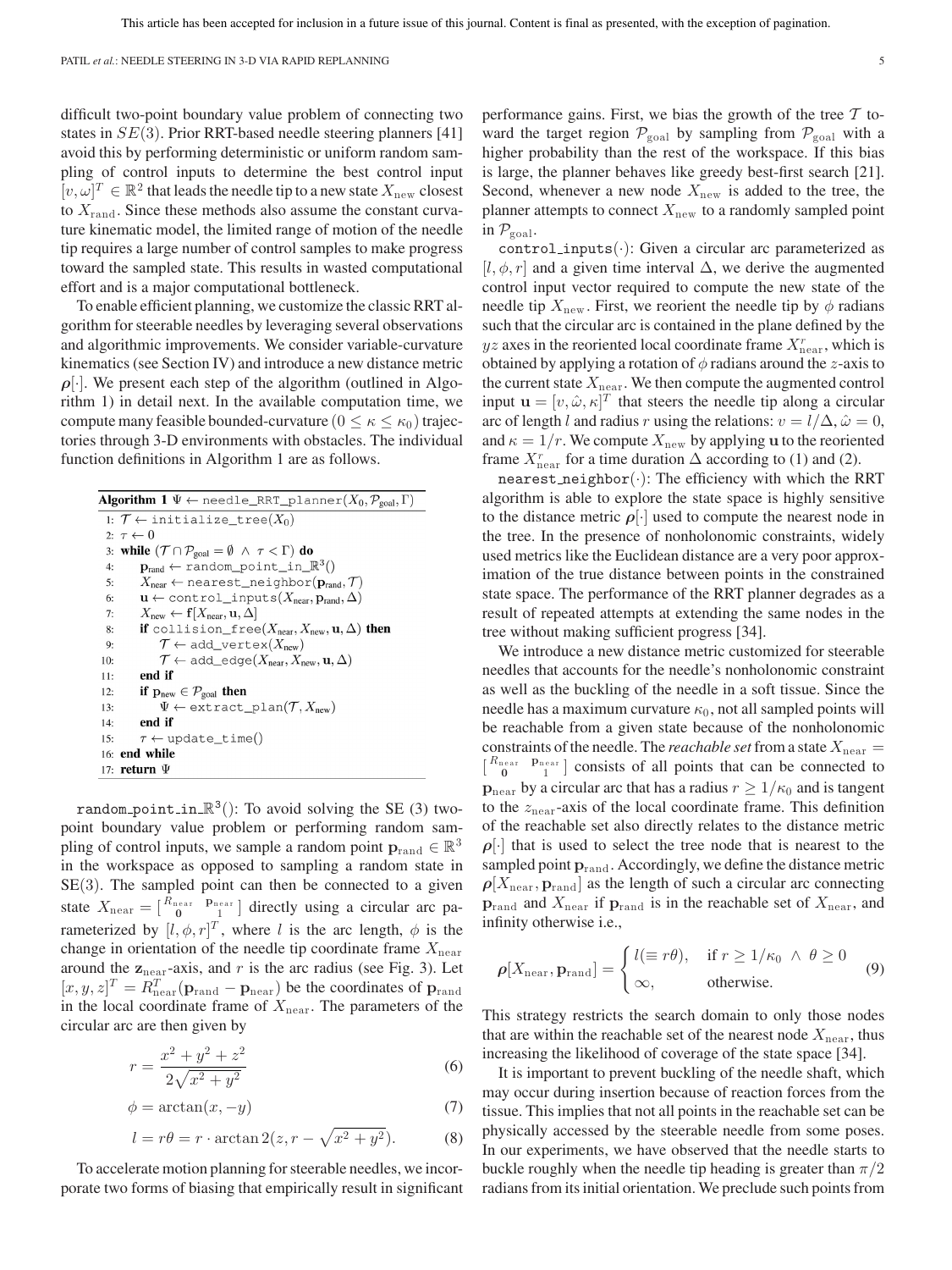being added to the tree by setting the distance to these points to infinity.

 $collision\_free(\cdot)$ : To enable obstacle avoidance, only collision-free arcs are added to the tree. We check if the circular arc connecting  $X_{\text{near}}$  and  $\mathbf{p}_{\text{rand}}$  is collision free by approximating it as a sequence of line segments and checking if all the segments are collision free. Since the obstacle definitions are obtained from segmentation of 3-D scans, the obstacle meshes are likely to be nonmanifold. We use the SOLID library [38] for detecting collisions with arbitrary, polyhedral obstacles at interactive rates.

extract\_plan(.): When the position  $p_{new}$  of a newly added state  $X_{\text{new}}$  is found to lie in the target region  $\mathcal{P}_{\text{goal}}$ , the RRT planner terminates. By traversing the tree  $T$  backward from the goal state to the root, we obtain a trajectory composed of piecewise circular arcs of bounded curvature  $(0 \le \kappa \le \kappa_0)$ . We extract a motion plan Ψ comprised of a discrete sequence of control inputs, in terms of the insertion speed  $v(t)$  and twist speed  $\omega(t)$ , that guide the needle to the target along the computed trajectory.

For each circular arc parameterized by a triplet  $[l, \phi, r]$  in the trajectory, we first reorient the needle tip by  $\phi$  radians by applying a control input  $\omega = \omega_{\text{spin}}$  for a duration of  $\phi/\omega_{\text{spin}}$ . We then compute the factor  $\alpha$  based on the curvature  $\kappa = 1/r$  using (3). Given the control input  $\mathbf{u} = [l/\Delta, 0, 1/r]^T$ , we compute the controls  $[v(t), \omega(t)]^T$  for traversing the circular arc in a plane using  $(4)$  and  $(5)$ .

The RRT planning algorithm provides a theoretical probabilistic completeness guarantee [21], i.e., if a solution exists, the probability of finding it approaches one as time goes to infinity. However, our rapid replanning method assumes bounded computation time for each replanning interval. Hence, like all RRT implementations on real robots, the planner does not provide a completeness guarantee in practical usage. However, as seen in the results in Section VII, our approach of restarting the RRT planner while computing multiple plans in each interval can be effective.

## *B. Clinical Metrics*

When selecting a plan, we consider the following clinically motivated criteria **c**[Ψ]:

- 1) *Minimizing the total needle insertion length (shortest path*), i.e., minimizing  $\mathbf{c}[\Psi] = \int_0^T v(t)dt$ . This metric is relevant to procedures in vital organs such as the brain where limiting tissue damage is important [14]. Shortest trajectories, however, often pass in close proximity to obstacles, thereby increasing the likelihood of collisions.
- 2) *Maximizing the minimum clearance from obstacles (maximum clearance)*, i.e., maximizing:

$$
\mathbf{c}[\Psi] = \max_{0 < t \leq T} \min_{\forall o_i \in \mathcal{O}} \mathbf{d}[\mathbf{p}_t, o_i] \tag{10}
$$

where  $d[\mathbf{p}_t, o_i]$  is the distance of the needle tip  $\mathbf{p}_t$  from obstacle  $o_i \in \mathcal{O}$ . Trajectories that have a greater minimum clearance from obstacles are safer because they are less likely to collide with anatomical obstacles when deviations occur. Such trajectories, however, tend to be longer,



Fig. 5. Our needle steering system consists of a needle steering robot, a prebent bevel-tip steerable needle, and an electromagnetic tracking system. We present details of the hardware system in Section VI. We performed experiments using a tissue phantom (shown here) and porcine tissue *ex vivo*.

thereby increasing the amount of tissue cut during the procedure. This metric could be useful when obstacle avoidance is critical but other tissue damage is manageable, e.g., in liver or muscular tissue.

Since during execution it is important to avoid critical structures, we allow the clinician to specify a safety buffer  $\epsilon$ , which requires the motion planner to only return plans that pass at least  $\epsilon$  distance away from each obstacle. Setting an appropriate value of  $\epsilon$  is particularly important when using the shortest path metric. A good value for  $\epsilon$  is the maximum error in tip location that can occur in a single replanning interval due to uncertainty, which would guarantee avoidance of obstacles during execution. We enforce the safety buffer in our RRT-based planner by artificially enlarging all obstacles by a predefined safety buffer  $\epsilon$  using Minkowski sums [38].

The correct choice of the clinical criterion will vary by a specific procedure, and we will assume that the clinician will select  $c[\Psi]$  based on the requirements of the procedure. To compute a plan that optimizes **c**[Ψ] as much as possible in the allowable computation time, we use our fast randomized planning algorithm to compute hundreds of different feasible motion plans in a second and then select the plan that performs best under the selected criterion.

We note that any sampling-based motion planner, including our method, cannot guarantee that a globally optimal solution will be found in a finite-time interval. Methods like RRT\* [18] can compute optimal motion plans as computation time is allowed to increase, but cannot guarantee optimality in finite time and will not be efficient for needle steering due to their requirement of a solver for two-point boundary value problems. Our method will explore the steerable needle's state space and repeatedly generate independent paths in search of a higher quality solution, and the best found path will progressively improve over the duration of the time interval. A further advantage of our approach is that it is trivially parallelizable, allowing for plan quality to improve as the number of cores in modern multicore architectures increases.

## VI. EXPERIMENTAL SETUP

We describe our needle steering system, shown in Fig. 5, and our experimental setup.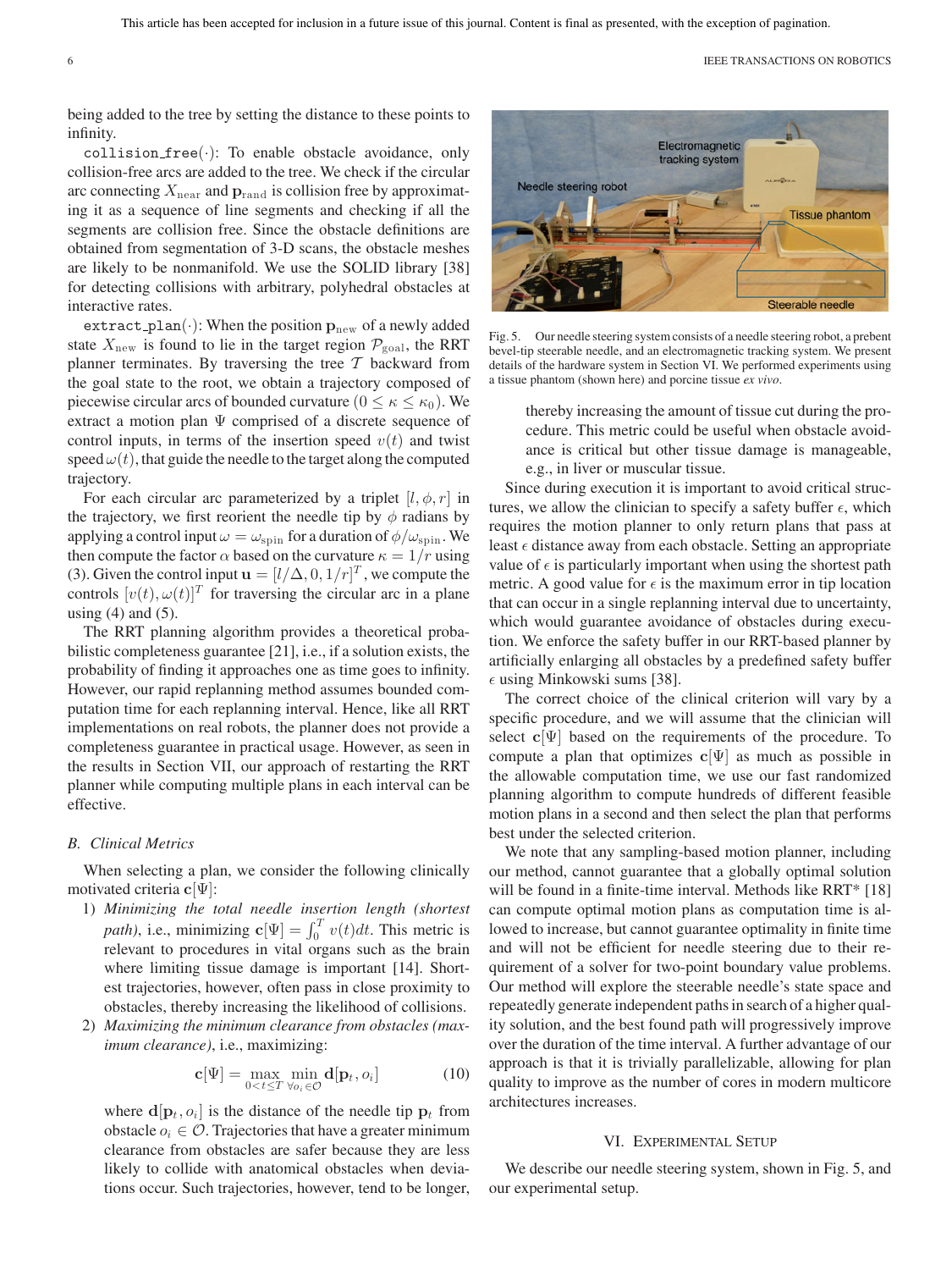PATIL *et al.*: NEEDLE STEERING IN 3-D VIA RAPID REPLANNING 7



Fig. 6. Characterization of the relationship  $\alpha = h[\kappa]$  (3) for Needle 1 (0.92 mm diameter) and Needle 2 (0.88 mm diameter) in Sim-Test tissue phantom and porcine tissue *ex vivo*. (a) Needle 1 in Sim-Test. (b) Needle 2 in Sim-Test. (c) Needle 2 in Porcine Tissue.

#### *A. System Components*

*1) Bevel-Tip Steerable Needle:* We use needles fabricated from nitinol. In our experiments, we used two needles with tube outer diameters of 0.92 and 0.88 mm, henceforth referred to as Needle 1 and Needle 2, respectively. To enable steering at tight curvatures, the needles 1) incorporate a hand-machined bevel tip, and 2) are prebent just behind the bevel tip [30].

*2) Needle Steering Robot:* We use the needle steering robot design proposed by Das *et al.* [9] to actuate the needle. The needle is inserted through a hole in the front plate of the robot. Buckling of the needle during insertion is prevented using an external telescoping sheath [40]. Our planner, implemented in C++, runs on a PC and sends the control inputs to the robot controller via PCI bus.

*3) Electromagnetic Tracking System:* Accurate needle steering requires sensing the state of the needle tip position and orientation. Approaches for accurate state estimation include using stereo cameras [30], [40] or fluoroscopic images [22], but these approaches either cannot be used in opaque media such as the human body or can result in high radiation exposure to the patient for longer procedures.

We use an electromagnetic tracking system (Aurora v1, Northern Digital Inc., Waterloo, ON, Canada) [25] for tracking the needle tip pose. Embedded within the tip of the tube is a 5-degree-of-freedom (DOF) magnetic tracking coil, the position and orientation of which (other than the roll about the needle axis) can be measured by the system. In our setup, we used the 5-DOF sensor because its diameter is only 0.5 mm, enabling to fit inside both steerable needles unlike the 6-DOF sensor which has a 0.8 mm diameter. We estimate the roll of the needle using encoders on the servo motor that applies axial twists at the needle base. Electromagnetic tracking is a cost effective and noninvasive method for reliably sensing the state of the needle tip in opaque tissue. The manufacturer specifications for the standard deviation of the error in sensing the position along any given axis is 0.7 mm and in sensing an angle is 0.2◦ [25].

#### *B. Tissue Sample Materials*

*1) Tissue Phantom:* We first evaluate our approach using a tissue phantom composed of an animal-protein-based gel marketed as the Simulated Muscle Tissue Ballistic Test Media (Sim-Test) from Corbin, Inc. [7], which was used in prior needle steering experiments [40]. We cast the Sim-Test material, diluted with water by a 5:1 ratio, into a cuboidal block of approximate



Fig. 7. (Left) Sim-Test tissue phantom. (Right) Porcine tissue *ex vivo*.

dimensions 11 cm  $\times$  7 cm  $\times$  15 cm for our experiments (see Fig. 7).

*2) Porcine Tissue:* We also evaluate our approach in fresh porcine tissue *ex vivo*. In our experiments, we used porcine loin tissue of approximate dimensions of 10 cm  $\times$  5 cm  $\times$  19 cm. It was inhomogeneous and comprised of both muscular and fatty tissue types (see Fig. 7).

#### *C. Needle Characterization*

The approach presented in Section V requires that we characterize the maximum curvature of the needle  $\kappa_0$  and the empirical relationship  $h[\kappa]$  between the curvature  $\kappa$  and the duty cycling factor  $\alpha$ . We empirically determined that  $\mathbf{h}[\kappa]$  is dependent on the mechanical properties of the needle and the tissue and is not necessarily linear as demonstrated by prior study with dutycycled needle steering in a gelatinous phantom [23].

To construct the relationship  $h[\kappa]$ , we varied the value of  $\alpha$ between 0 and 1 in increments of 0.1. We then computed the duration of the duty cycling interval  $\delta$  for a time interval  $\Delta = 1$  s (see Section IV). Given a fixed insertion speed  $v_{\text{ins}}$  and twist speed  $\omega_{\rm spin}$ , we commanded the actuators during each duty cycling interval with control inputs computed by substituting  $v = v_{\text{ins}}$  in (4) and  $\hat{\omega} = 0$  in (5).

The application of these controls causes the needle tip to traverse a circular arc of variable curvature  $\kappa$  in a plane. We performed repeated insertions of both needles for up to 10 cm in both the Sim-Test tissue phantom and porcine tissue *ex vivo*. We computed a best-fit polynomial curve with a fixed maximum degree  $(=3)$  that minimized the sum of the squared errors of the data points from the curve. This curve defines the relationship  $\alpha = \mathbf{h}[\kappa]$ . An important point to note is that the smaller the distance  $v_{\text{ins}}\delta$  traveled by the needle tip in every duty cycling interval, the better the approximation of  $\kappa$ . However, we empirically observed that for an insertion distance per duty cycling interval of less than 0.5 cm, the effect of inserting the needle without spinning was negligible, i.e., the effective curvature was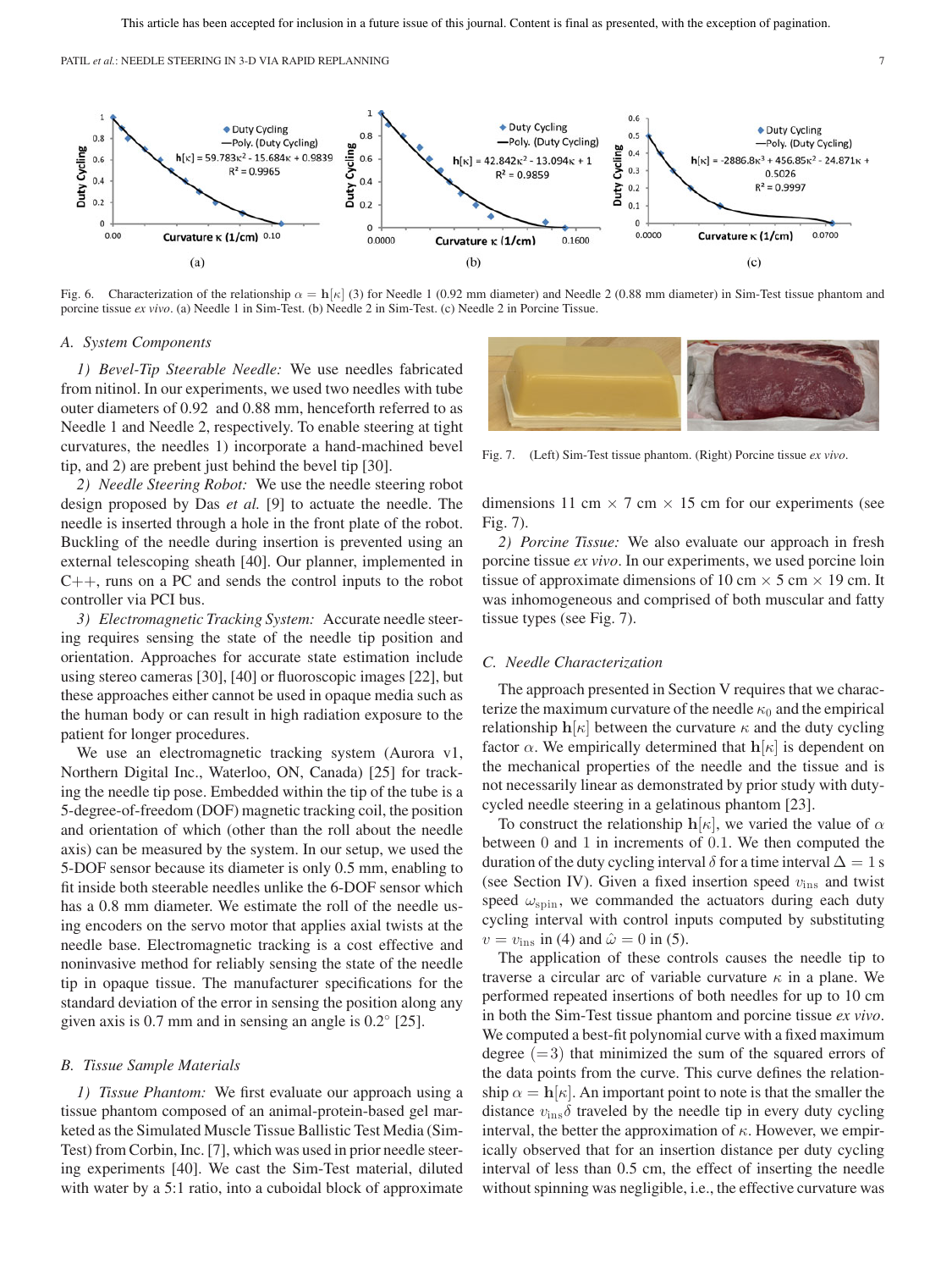

Fig. 8. We perform experiments in a cuboidal shaped Sim-Test tissue phantom (see Fig. 7). We assume that the workspace contains obstacles (shown in yellow) for planning purposes. We selected ten randomly chosen targets (shown in red) in the workspace that are are located at insertion depths ranging from 9 to 11.5 cm from the face of the cuboidal block. The insertion location of the needle is marked in green and the needle is inserted into the face of the cuboidal block pointing into the plane of the page. (a) Tissue Phantom Scene #1. (b) Tissue Phantom Scene #2. (c) Tissue Phantom Scene #3. (d) Tissue Phantom Scene #4.

close to 0. This is important because it physically limited the interval lengths at which we could replan during closed-loop steering to at least 0.5 cm.

To determine the effective curvature  $\kappa$  of the planar arc, we recorded the state of the needle tip  $X_t = \begin{bmatrix} R_t & \mathbf{p}_t \\ \mathbf{0} & 1 \end{bmatrix}$  after the end of each duty cycling interval for  $N$  such intervals. We observed that the needle tip deviated from the plane because of initialization errors and other sources of uncertainty. To robustly estimate  $\kappa$ , we fit a circle to the set of 3-D points given by  $\mathbf{p}_t \in \mathbb{R}^3$ ,  $t =$  $0, \ldots, N$ . We first computed a best-fit plane that minimized the sum of the squared orthogonal distances from each point to the plane by performing principal component analysis on the set of points. We then projected the points onto the first two principal components that span the plane and then robustly fit a circle to the set of projected 2-D points [36]. The curvature  $\kappa$  was obtained by taking the reciprocal of the radius of this circle.

Fig. 6 shows the relationship  $\alpha = h[\kappa]$  for Needle 1 and Needle 2 in Sim-Test tissue phantom and porcine tissue. Needle 1 achieved a maximum curvature  $\kappa_0 = 0.11$  cm<sup>-1</sup> in Sim-Test [see Fig. 6(a)]. Needle 2 had a lesser outer diameter (0.88 mm) and achieved a maximum curvature of  $\kappa_0 = 0.15$  cm<sup>-1</sup> in Sim-Test and a maximum curvature of  $\kappa_0 = 0.073$  cm<sup>-1</sup> in porcine tissue [see Fig. 6(b) and (c)]. Fig. 6 also shows the best-fit curves for  $h[\kappa]$  for each of the needle-tissue combinations considered. In particular, we found that any value of  $\alpha > 0.5$  for duty-cycled insertion in porcine tissue resulted in a 0 effective curvature, which explains the lack of empirical data points in Fig.  $6(c)$ .

#### VII. EXPERIMENTAL EVALUATION

We evaluated our new needle steering system in tissue phantoms and porcine tissue *ex vivo* to demonstrate the ability to steer needles to targets with clinically acceptable accuracy while avoiding obstacles. For all the experiments described below, we considered a spherical target region of 1 mm and measured the targeting accuracy of the needle tip by computing the distance between the center of this spherical target region and the final needle tip position after insertion. We executed the motion planner on an Intel i7 3.33 Ghz PC. We set the replanning interval  $\Delta$  to 1 s and allocated 1 s of computation time per replanning step, which is a sufficiently short-time interval for clinical applications that require needle insertion depths of ≈10–15 cm.

## *A. Evaluation in Tissue Phantoms*

We first evaluated our needle steering system in the Sim-Test tissue phantom described in Section VI-B. We chose ten random target regions in the workspace at distances ranging from 9 to 11.5 cm from the face of the cuboidal block through which the needle is inserted, as shown in Fig. 8. To evaluate the accuracy of the proposed system, we performed three insertions for each of the 10 targets under closed-loop rapid replanning using Needle 1 (0.92 mm diameter) and the shortest path metric. We achieved a mean targeting error of 1.07 mm  $(\pm 0.59 \text{ mm})$ .

To assess the impact of uncertainty, we also performed an open-loop execution for each target and achieved an average error of 9.57 mm  $(\pm 2.95 \text{ mm})$ . The open-loop execution results show that, even for homogeneous tissue phantoms, perturbations due to uncertainty can lead to large errors if not corrected. Our rapid replanning approach significantly improves the targeting accuracy by accounting for errors and perturbations as they occur.

# *B. Evaluation in Tissue Phantoms With Obstacles*

We next evaluated the needle steering system in the Sim-Test tissue phantom with virtual (not physically embedded) obstacles. We created four scenes, shown in Fig. 8, with virtual obstacles. Scenes #1 and #2 contain spherical obstacles, which obstruct the path to some of the considered targets. Scene #3 contains two box-like obstacles that create a narrow passage that the needle must go through before reaching the targets. Scene #4 is the most challenging since the obstacles create a narrow passage and force the needle to traverse two-bend trajectories around the obstacles to reach the targets.

We first evaluated our approach using three insertions for each of the 10 targets in each scene. We used Needle 1 (0.92 mm diameter) and the maximum clearance metric for these insertions. The mean targeting error for each of the scenes was 1.24 mm  $(\pm 0.71 \text{ mm})$ , 1.29 mm  $(\pm 0.79 \text{ mm})$ , 1.12 mm  $(\pm 0.9 \text{ mm})$ , and 1.25 mm  $(\pm 0.84$  mm), respectively. Even with obstacles that restrict the navigable space in the environment, our approach successfully steered the needle to the target region without collisions in any of the insertions.

We also evaluated the impact of the selected metric (i.e., shortest path or maximum clearance) on target accuracy and obstacle avoidance for each scene. We used Needle 2 (0.88 mm diameter)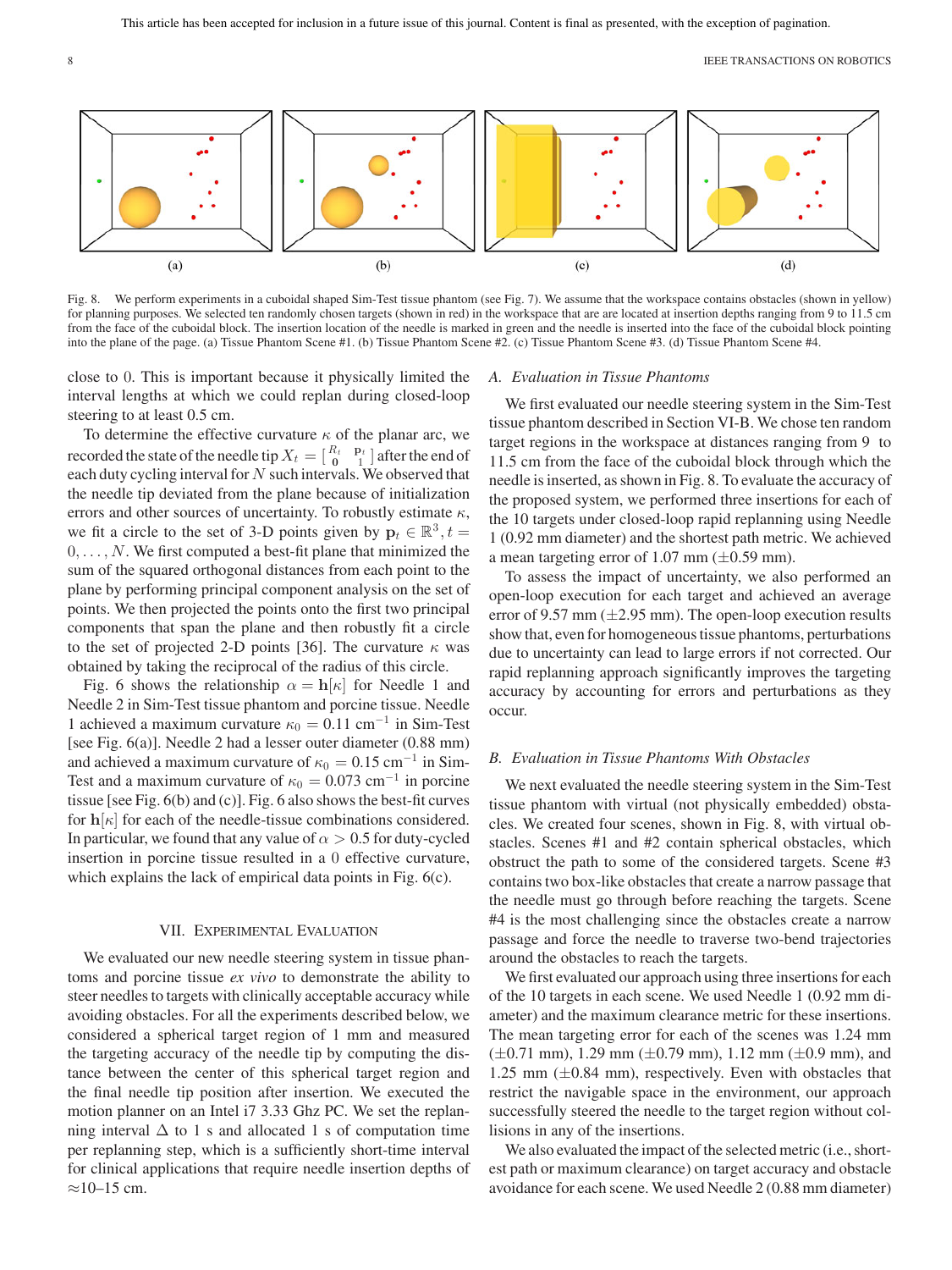

Fig. 9. We compare the targeting error using closed-loop steering and openloop execution for each of the two metrics. Our closed-loop replanning approach significantly outperforms open-loop plan execution. Error bars indicate one standard deviation of targeting error over repeated trials.



Fig. 10. Impact of planning time on path quality for the shortest path metric (top) and maximum clearance metric (bottom) in the tissue phantom scenes.

and chose 3 out of the 10 target regions in the workspace. For the shortest path criterion, we enlarged all obstacles by a safety buffer of  $\epsilon = 5$  mm. We performed three insertions for each of the two criteria using our rapid replanning approach. Fig. 9 shows the means and standard deviations of the targeting error for each metric. The maximum mean closed-loop rapid replanning targeting error was 1.7 mm for the shortest path criterion and 1.66 mm for the clearance criterion. To illustrate the impact of uncertainty, we also ran the system using an open-loop plan for each target and scene. For the open-loop insertions, the mean targeting errors were as high as 10 mm for the shortest path criterion and 9.1 mm for the clearance criterion. Our closed-loop rapid replanning approach reduces targeting errors compared with open-loop execution for both criteria.

We also evaluate the impact on path quality of the planning time in a replanning interval. In Fig. 10, we illustrate for one



Fig. 11. We perform targeting experiments in a porcine tissue sample *ex vivo*. We assume that the approximately cuboidal workspace contains virtual obstacles (shown in yellow) for planning purposes. The insertion location of the needle is marked in green and the needle is inserted into the face of the tissue sample (pointing into the plane of the page). We selected 3 randomly chosen targets (shown in red) in the workspace that are are located at insertion depths ranging from 10 to 11 cm from the insertion face. (a) Porcine Tissue Scene #1. (b) Porcine Tissue Scene #2.

target from each scene the impact of planning time on path length when using the shortest path criteria, and the impact of planning time on the minimum clearance from an obstacle when using the maximum clearance criteria. As the planning time increases, the method generates a larger number of feasible motion plans, averaging over 500 plans at 1 s, over which to select the best plan. The motion planner is able to find plans that perform better under the chosen metric as planning time rises, but the improvement in quality diminishes as computation time approaches 1 s.

### *C. Evaluation in Porcine Tissue*

We also evaluated our rapid replanning approach in porcine tissue samples *ex vivo* as shown in Fig. 7. We created two scenes with virtual obstacles (shown in Fig. 11). The two scenes are similar to scenes constructed earlier (see Fig. 8) and are modified to take into account the different dimensions of the workspace. We use two cylindrical obstacles in Scene #1 and two box-like obstacles in Scene #2, which create a narrow passage and require the needle to traverse two-bend trajectories around the obstacles to reach the target regions.

We used Needle 2 (0.88 mm diameter) for this set of experiments and considered 3 randomly chosen targets in the workspace shown in Fig. 11. We evaluated the system for both the shortest path and maximum clearance criteria in each of these scenes using three insertions per target for each criterion. For the shortest path criterion, we enlarged all obstacles by a safety buffer of 5 mm. As before, we also execute the system using an open-loop motion plan for each target for comparison.

Fig. 12 shows the mean targeting error and standard deviations of the targeting error for each of the two criteria for steering using our closed-loop rapid replanner and using an open-loop plan. The mean targeting error for the shortest path criterion for both scenes was 3.6 mm  $(\pm 1.85 \text{ mm})$  for our closed-loop rapid replanner and 10 mm  $(\pm 2.6 \text{ mm})$  for open-loop steering. The targeting errors are larger than in Sim-Test phantom tissue because of the anisotropic nature of interaction between needle and tissue and heterogeneity of the tissue sample. In spite of the slightly larger errors, the targeting errors using our approach are within clinically acceptable thresholds and are significantly smaller than open-loop steering. The mean targeting error for the clearance criterion for both scenes was  $2.6$  mm ( $\pm 1.2$  mm) for our closed-loop rapid replanner and 15.6 mm  $(\pm 3 \text{ mm})$  for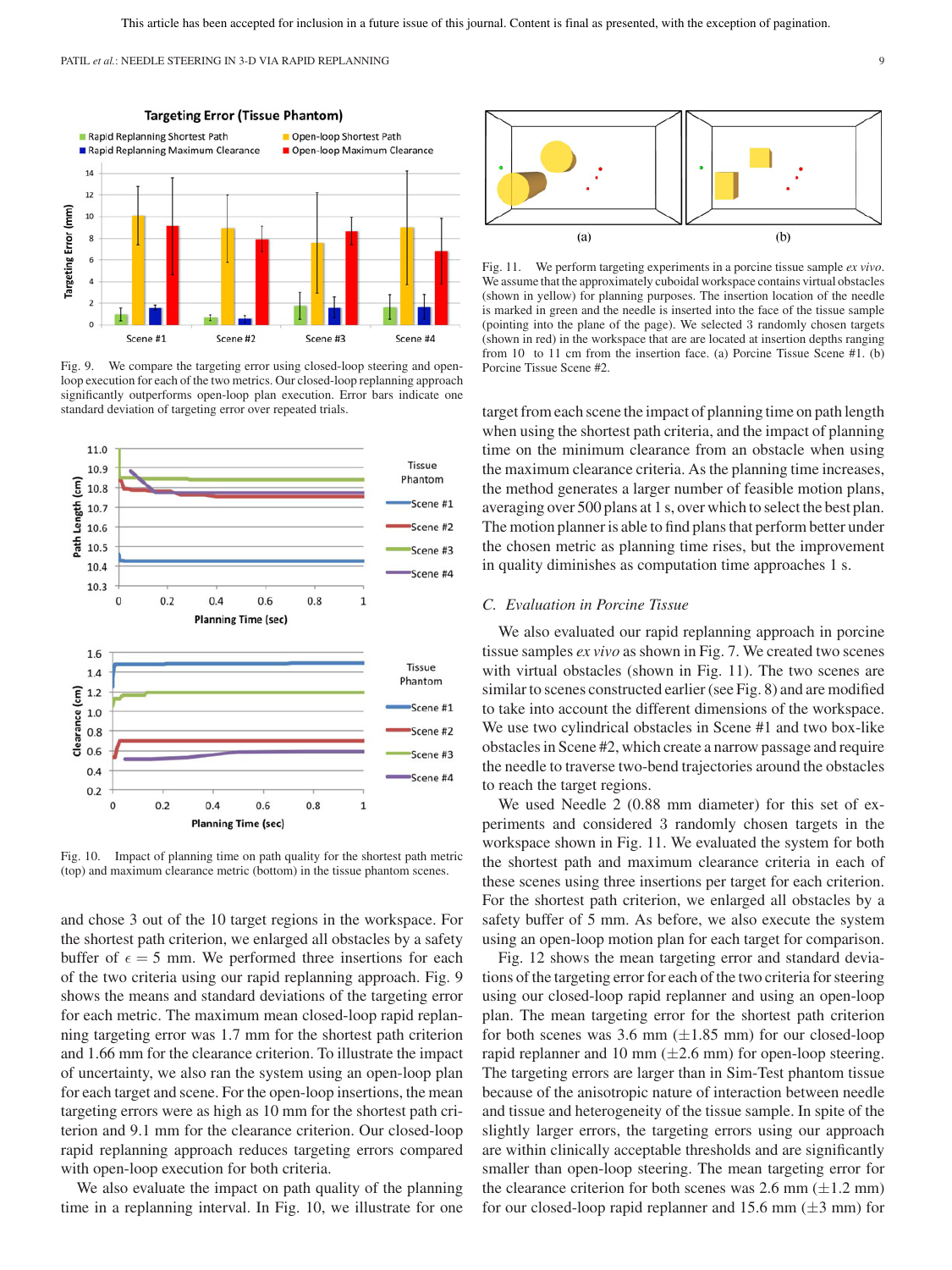

Fig. 12. We compare the targeting error using closed-loop rapid replanning steering and open-loop execution for the two proposed metrics in porcine tissue. Our approach significantly outperforms open-loop execution. Error bars indicate one standard deviation of the targeting error.



Fig. 13. Impact of planning time on path quality for the shortest path metric (top) and maximum clearance metric (bottom) in the porcine tissue scenes.

open-loop steering. Two of the open-loop insertions collided with the virtual obstacles. In contrast, our rapid replanning approach steered the needle safely to the target region. In terms of the metrics, we found that the maximum clearance criterion worked better than the shortest path criterion because of the narrow passage in the environment, which is further constricted by imposing an artificial safety buffer in case of the shortest path criterion.

We also evaluate the impact on path quality of the planning time in a replanning interval for the porcine tissue scenes. In Fig. 13, we illustrate for one target from each scene the impact of planning time on path length when using the shortest path criteria. We also illustrate the impact of planning time on the minimum clearance from an obstacle when using the maximum

clearance criteria. As with the Sim-Test scenes, the motion planner finds plans that perform better under the chosen metric as planning time rises, but the improvement in quality diminishes as computation time approaches 1 s.

## *D. Evaluation in Anthropomorphic Liver Phantom*

We apply our approach to an example scenario motivated by the task of ablating a tumor in the liver while avoiding the hepatic veins. We built the anthropomorphic liver phantom that models the hepatic veins based on the hepatic vein anatomical model provided by Desser *et al.* [10]. In this experiment, the obstacles are physically embedded in a tissue phantom. We modeled the major hepatic veins (middle, left, and right) and the inferior vena cava using hollow tubing (see Fig. 14) so that the veins would be visible on preoperative CT images. We constructed a tumor from plastic that was roughly spherical and 5 mm in diameter. The tumor model was coated with calcium sulfate to assure visibility in the CT images. We placed the model veins, model tumor, and fiducial markers for registration in a box, which we filled with Sim-Test to create the anthropomorphic tissue phantom.

After the phantom was constructed out of Sim-Test material, diluted with water by a 5:1 ratio, we used a portable flat-panel CT scanner to obtain preoperative images of the environment [see Fig. 14(b)]. We specified five insertion locations on the surface of the box and specified five different target sites on the tumor for ablation. We also segmented the major vessels and the tumor from the CT scans to obtain obstacle meshes for planning. We used Needle 2 (0.88 mm diameter) for this set of experiments. For each pair of insertion location and target region, we performed closed-loop steering using our rapid replanning approach using the maximum clearance criterion. We did not perform open-loop steering in this experiment to avoid damaging the needle in case it collided with the model veins during the procedure.

In each instance, our rapid replanning approach successfully steered the needle to the target region on the tumor surface while avoiding the hepatic veins, with an average error of 2.38 mm  $(\pm 1.02 \text{ mm})$  over up to 15.5 cm insertion length.

## VIII. CONCLUSION

We presented a new approach to automatic needle steering to reach targets in 3-D environments while avoiding obstacles and compensating for real-world uncertainties. Our approach relies on rapid replanning, a new technique for 3-D closed-loop needle steering that is based on a fast RRT motion planner for steerable needles that uses variable-curvature kinematics and a novel distance measure for planning. This planner allows us compute many feasible motion plans per second, of which the best plan is chosen for execution based on clinically motivated metrics. Our approach eliminates the need for a separate feedback controller by accounting for perturbations as they occur while simultaneously enabling obstacle avoidance.

We experimentally evaluated our approach by performing procedures in tissue phantoms and porcine tissue *ex vivo*. Our experimental results demonstrate that our rapid replanning approach successfully guides the needle to desired targets while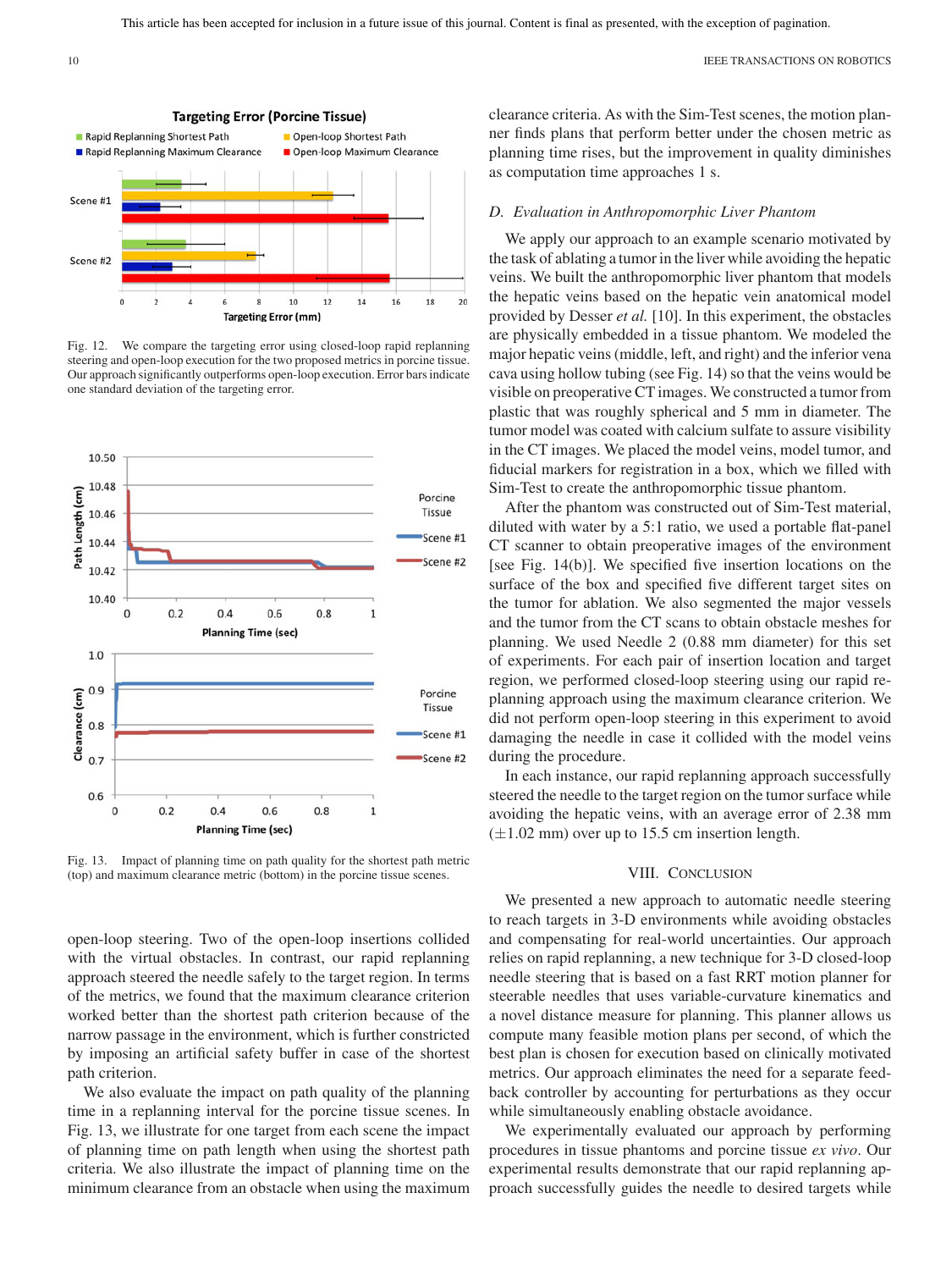

Fig. 14. We applied our needle steering system with rapid replanning to an example scenario motivated by the task of ablating a tumor in the liver while avoiding the hepatic veins. (a) We constructed an anthropomorphic liver phantom that includes the major hepatic veins in the liver (right) based on an anatomical model provided in ([10, Fig. 1]). The model was built to a scale to match human liver dimensions and is shown next to a geometrically correct human liver model manufactured based on segmented CT images of a human patient. (b) We placed the model in a container that was filled with Sim-Test material to create the liver phantom for experiments. We used a portable flat-panel CT scanner to obtain preoperative images of the environment while the electromagnetic tracking system provided measurements of the position and orientation of the needle tip during the procedure. (c) We specified the insertion location and target region and annotated segmented structures such as veins that needed to be avoided. We illustrate feasible motion plans (shown in green) computed at time step 1. (d) Via rapid replanning, our planner successfully guided the needle (reconstructed from CT scans after the procedure) between the middle and left hepatic veins to reach the target on the surface of the tumor. (a) Hepatic veins model. (b) Experimental setup. (c) Plans computed at time step 1. (d) CT Reconstructed needle path.

avoiding obstacles with an average error of less than 3 mm, which is within clinically acceptable thresholds and better than the accuracy achieved by trained clinicians. The method currently relies on a relatively simple variable curvature kinematic model, which suggests that a simple kinematic model coupled with rapid replanning may be sufficient for many clinical applications.

In future study, we plan to investigate options for further improving accuracy. One avenue is to incorporate more detailed models of the needle's kinematic behavior, including needle torsion models (e.g., extensions of [31]) while ensuring motion planning is still sufficiently fast for rapid replanning. Another avenue is to investigate methods for handling constant biases that might arise due to incorrect sensor calibration (which creates offsets in the estimated tip pose) or incorrect estimation of the needle curvature. The rapid replanning approach by itself cannot fully correct for these types of systemic errors. For problems in which systemic errors may occur, we will investigate automatically learning uncertain system parameters during execution using a Kalman filter or related framework. For example, the system could estimate the needle curvature online by fitting a curve to the most recent measurements of the needle tip position and then using the latest estimated needle curvature in each replanning interval.

In future study, we also plan to evaluate the rapid replanning approach for specific clinical applications. New procedures in the brain or in the abdominal cavity may require specialized designs of asymmetric-tip needles [13], [22], and the rapid replanning approach should be applicable to these needle designs since the underlying kinematic model is similar. For these applications, our rapid replanning approach could enable accurate targeting while automatically avoiding anatomical obstacles such as sensitive or impenetrable structures.

# ACKNOWLEDGMENT

The authors would like to thank P. Swaney and H. Gilbert for their help with the experiment setup and W. Sun for his help in evaluating the motion planner.

## **REFERENCES**

- [1] N. Abolhassani, R. Patel, and M. Moallem, "Needle insertion into soft tissue: A survey.," *Med. Eng. Phys.*, vol. 29, no. 4, pp. 413–31, 2007.
- [2] R. Alterovitz, T. Siméon, and K. Goldberg, "The Stochastic Motion Roadmap: A sampling framework for planning with Markov motion uncertainty," in *Proc. Robot, Sci. Syst.*, 2007, pp. 1–8.
- [3] A. Asadian, M. Kermani, and R. Patel, "Robot-assisted needle steering using a control theoretic approach," *J. Intell. Robot. Syst.*, vol. 62, pp. 397– 418, 2011.
- [4] M. Bernardes, B. Adorno, P. Poignet, and G. Borges, "Semi-automatic needle steering system with robotic manipulator," in *Proc. IEEE Int. Conf. Robot. Autom.*, 2012, pp. 1595–1600.
- [5] P. Blumenfeld, N. Hata, S. DiMaio, K. Zou, S. Haker, G. Fichtinger, and C. Tempany, "Transperineal prostate biopsy under magnetic resonance image guidance: A needle placement accuracy study," *J. Magn. Resonance Imag.*, vol. 26, no. 3, pp. 688–694, 2007.
- [6] H. Choset, K. M. Lynch, S. A. Hutchinson, G. A. Kantor, W. Burgard, L. E. Kavraki, and S. Thrun, *Principles of Robot Motion: Theory, Algorithms, and Implementations*. Cambridge, MA, USA: MIT Press, 2005.
- [7] Corbin Manufacturing and Supply, Inc., (2012). "Sim-TestTM Ballistic Media," [Online]. Available: http://www.corbins.com/sim-test.htm
- [8] N. J. Cowan, K. Goldberg, G. S. Chirikjian, G. Fichtinger, R. Alterovitz, K. B. Reed, V. Kallem, W. Park, S. Misra, and A. M. Okamura, "Robotic needle steering: Design, modeling, planning, and image guidance," in *Surgical Robotics: System Applications and Visions*, J. Rosen, B. Hannaford, and R. M. Satava, Eds. New York, NY, USA: Springer, 2011, ch. 23, pp. 557–582.
- [9] J. Das, D. Rucker, and R. J. Webster, III, "A testbed for multilumen steerable needle experiments," *Trans. ASME-W-J. Med. Devices*, vol. 4, no. 2, p. 027535, 2010.
- [10] T. Desser, D. Sze, and R. Jeffrey, "Imaging and intervention in the hepatic veins," *Amer. J. Roentgenol.*, vol. 180, no. 6, pp. 1583–1591, 2003.
- [11] S. DiMaio and S. Salcudean, "Needle insertion modeling and simulation," *IEEE Trans. Robot. Autom.*, vol. 19, no. 5, pp. 864–875, Oct. 2003.
- [12] V. Duindam, J. Xu, R. Alterovitz, S. Sastry, and K. Goldberg, "Threedimensional motion planning algorithms for steerable needles using inverse kinematics," *Int. J. Robot. Res.*, vol. 29, no. 7, pp. 789–800, 2010.
- [13] J. Engh, D. Minhas, D. Kondziolka, and C. Riviere, "Percutaneous intracerebral navigation by duty-cycled spinning of flexible bevel-tipped needles," *Neurosurgery*, vol. 67, no. 4, pp. 1117–1122, 2010.
- [14] M. Field, T. Witham, J. Flickinger, D. Kondziolka, and L. Lunsford, "Comprehensive assessment of hemorrhage risks and outcomes after stereotactic brain biopsy," *J. Neurosurgery*, vol. 94, no. 4, pp. 545–551, 2001.
- [15] D. Glozman and M. Shoham, "Image-guided robotic flexible needle steering," *IEEE Trans. Robot.*, vol. 23, no. 3, pp. 459–467, Jun. 2007.
- [16] K. Hauser, R. Alterovitz, N. Chentanez, A. Okamura, and K. Goldberg, "Feedback control for steering needles through 3D deformable tissue using helical paths," in *Proc. Robot., Sci. Syst.*, 2009, pp. 1–8.
- [17] V. Kallem, D. Chang, and N. Cowan, "Task-induced symmetry and reduction with application to needle steering," *IEEE Trans. Autom. Control*, vol. 55, no. 3, pp. 664–673, Mar. 2010.